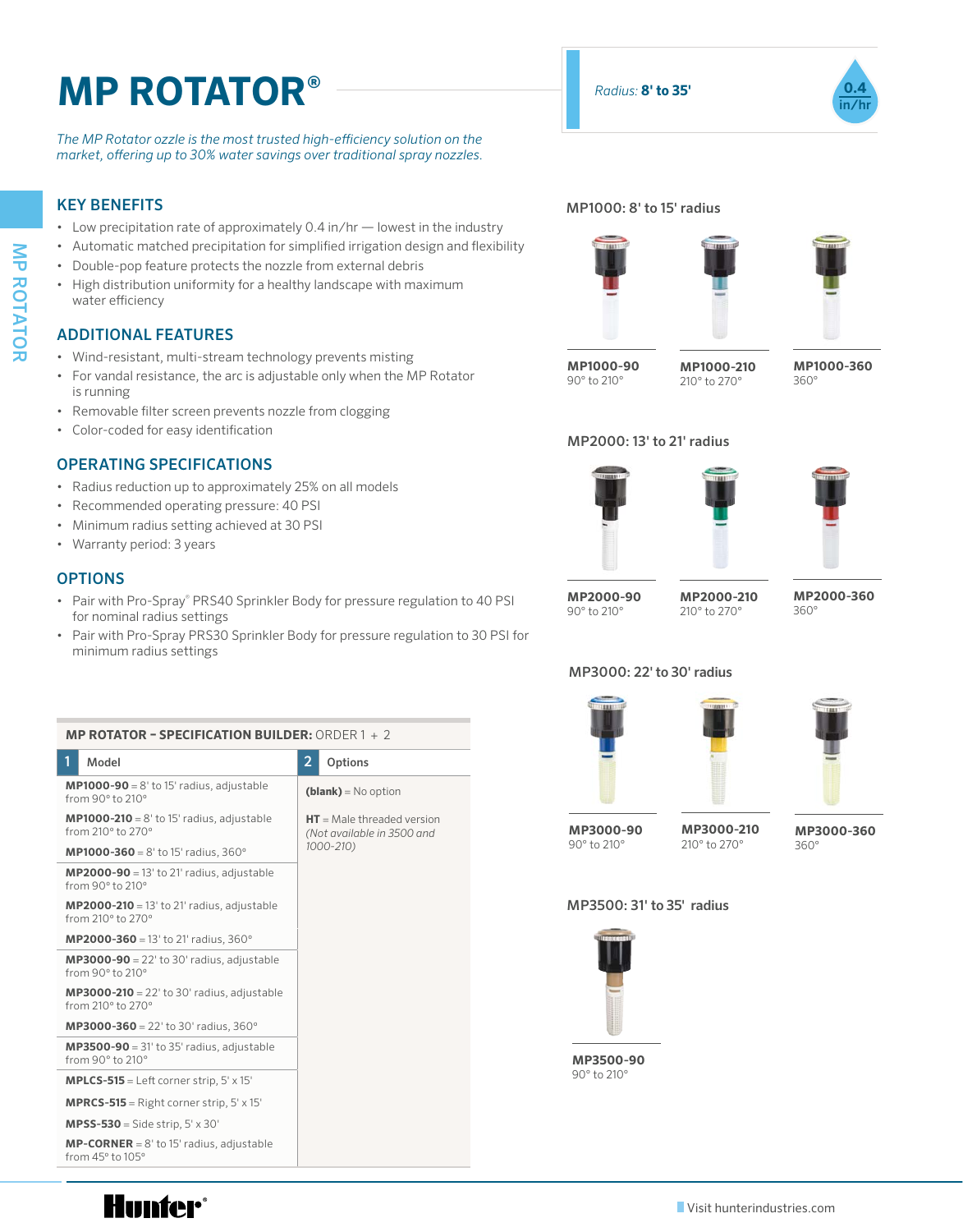#### **MP ROTATOR PERFORMANCE DATA**

|             |                 | <b>MP1000</b><br>Radius: 8' to 15'<br>Adjustable Arc and Full-Circle<br>Maroon: 90° to 210°<br>Lt. Blue: 210° to 270°<br>Olive:360° |                           |                                     |                             |                                  | MP2000<br>$\bullet$ Red: 360 $^{\circ}$ | Radius: 13' to 21'<br>Adjustable Arc and Full-Circle<br>● Black: 90° to 210°<br>$\bullet$ Green: 210 $^{\circ}$ to 270 $^{\circ}$ |              |              | MP3000<br>Radius: 22' to 30'<br>Adjustable Arc and Full-Circle<br>● Blue: 90° to 210°<br>$\bullet$ Yellow: 210 $\degree$ to 270 $\degree$<br>$\bullet$ Gray: 360 $^{\circ}$ |               |              |                |              |                   |
|-------------|-----------------|-------------------------------------------------------------------------------------------------------------------------------------|---------------------------|-------------------------------------|-----------------------------|----------------------------------|-----------------------------------------|-----------------------------------------------------------------------------------------------------------------------------------|--------------|--------------|-----------------------------------------------------------------------------------------------------------------------------------------------------------------------------|---------------|--------------|----------------|--------------|-------------------|
| Arc         | Pressure<br>PSI | Radius<br>ft.                                                                                                                       | Flow<br>GPM               | Flow<br>GPH                         | H                           | Precip in/hr<br>▲                | Radius<br>ft.                           | Flow<br><b>GPM</b>                                                                                                                | Flow<br>GPH  | ш            | Precip in/hr<br>▲                                                                                                                                                           | Radius<br>ft. | Flow<br>GPM  | Flow<br>GPH    | H            | Precip in/hr<br>▲ |
|             |                 |                                                                                                                                     | $\overline{\phantom{a}}$  | $\mathbb{L}^{\mathbb{L}}$           | $\mathbb{L}^2$              |                                  |                                         |                                                                                                                                   |              |              |                                                                                                                                                                             |               |              |                |              |                   |
| $90^\circ$  | 25<br>30        | $\overline{\phantom{a}}$                                                                                                            | 0.17                      | 10.2                                |                             | $\cdots$<br>0.52                 | 17<br>18                                | 0.34<br>0.38                                                                                                                      | 20.4<br>22.8 | 0.45<br>0.45 | 0.52<br>0.52                                                                                                                                                                | 25<br>27      | 0.71<br>0.76 | 42.6<br>45.6   | 0.44         | 0.51<br>0.46      |
|             |                 | 12                                                                                                                                  |                           |                                     | 0.45                        | 0.50                             |                                         | 0.40                                                                                                                              | 24.0         |              | 0.49                                                                                                                                                                        |               | 0.82         |                | 0.40         |                   |
|             | 35              | 13                                                                                                                                  | 0.19                      | 11.4                                | 0.43                        |                                  | 19                                      |                                                                                                                                   |              | 0.43         |                                                                                                                                                                             | 28            |              | 49.2           | 0.40         | 0.46              |
|             | 40              | 14                                                                                                                                  | 0.21                      | 12.6                                | 0.41                        | 0.48                             | 20                                      | 0.43                                                                                                                              | 25.8         | 0.41         | 0.48                                                                                                                                                                        | 30            | 0.86         | 51.6           | 0.37         | 0.42              |
|             | 45              | 14                                                                                                                                  | 0.23                      | 13.8                                | 0.45                        | 0.52                             | 21                                      | 0.46                                                                                                                              | 27.6         | 0.40         | 0.46                                                                                                                                                                        | 30            | 0.90         | 54.0           | 0.39         | 0.44              |
|             | 50              | 15                                                                                                                                  | 0.25                      | 15.0                                | 0.43                        | 0.49                             | 21                                      | 0.47                                                                                                                              | 28.2         | 0.41         | 0.47                                                                                                                                                                        | 30            | 0.95         | 57.0           | 0.41         | 0.47              |
|             | 55              | 15                                                                                                                                  | 0.27                      | 16.2<br>$\mathcal{L}_{\mathcal{A}}$ | 0.46                        | 0.53                             | 21                                      | 0.48                                                                                                                              | 28.8         | 0.42         | 0.48                                                                                                                                                                        | 30            | 1.01         | 60.6           | 0.43         | 0.50              |
| $180^\circ$ | 25<br>30        | $\overline{a}$                                                                                                                      | $\mathbb{L}^{\mathbb{L}}$ |                                     | $\overline{a}$              | $\overline{a}$                   | 16<br>17                                | 0.6<br>0.64                                                                                                                       | 36.0         | 0.45         | 0.52                                                                                                                                                                        | 25<br>27      | 1.44         | 86.4           | 0.44         | 0.51              |
|             | 35              | 12<br>13                                                                                                                            | 0.34<br>0.38              | 20.4<br>22.8                        | 0.45<br>0.43                | 0.52<br>0.50                     | 18                                      | 0.71                                                                                                                              | 38.4         | 0.43<br>0.42 | 0.49<br>0.49                                                                                                                                                                | 28            | 1.58<br>1.70 | 94.8           | 0.42<br>0.42 | 0.48<br>0.48      |
|             |                 |                                                                                                                                     |                           |                                     |                             |                                  | 19                                      |                                                                                                                                   | 42.6<br>46.2 |              |                                                                                                                                                                             |               |              | 102.0          |              |                   |
|             | 40<br>45        | 14                                                                                                                                  | 0.42                      | 25.2<br>26.4                        | 0.41<br>0.43                | 0.48                             |                                         | 0.77                                                                                                                              |              | 0.41         | 0.47                                                                                                                                                                        | 30<br>30      | 1.82<br>1.93 | 109.2          | 0.39<br>0.41 | 0.45              |
|             |                 | 14                                                                                                                                  | 0.44                      |                                     |                             | 0.50                             | 20                                      | 0.85                                                                                                                              | 51.0         | 0.41         | 0.47                                                                                                                                                                        |               |              | 115.8          |              | 0.48              |
|             | 50              | 15                                                                                                                                  | 0.50                      | 30.0                                | 0.43                        | 0.49                             | 21                                      | 0.91                                                                                                                              | 54.6         | 0.40         | 0.46                                                                                                                                                                        | 30            | 2.04         | 122.4          | 0.44         | 0.50              |
|             | 55<br>25        | 15<br>$\overline{a}$                                                                                                                | 0.51<br>$\mathbb{L}^2$    | 30.6<br>$\overline{a}$              | 0.44<br>$\mathbb{L}^2$      | 0.50<br>$\overline{\phantom{a}}$ | 21<br>16                                | 0.95<br>0.72                                                                                                                      | 57.0<br>43.2 | 0.41<br>0.46 | 0.48<br>0.54                                                                                                                                                                | 30<br>25      | 2.13<br>1.68 | 127.8<br>100.8 | 0.46<br>0.44 | 0.53<br>0.51      |
| $210^\circ$ | 30              |                                                                                                                                     | 0.40                      |                                     |                             | 0.53                             | 17                                      | 0.75                                                                                                                              | 45.0         | 0.43         | 0.49                                                                                                                                                                        | 27            | 1.84         |                | 0.42         | 0.48              |
|             | 35              | 12<br>13                                                                                                                            | 0.45                      | 24.0<br>27.0                        | 0.46<br>0.44                | 0.51                             | 18                                      | 0.81                                                                                                                              | 48.6         | 0.41         | 0.48                                                                                                                                                                        | 28            | 1.99         | 110.4<br>119.4 | 0.42         | 0.48              |
|             | 40              | 14                                                                                                                                  | 0.49                      | 29.4                                | 0.41                        | 0.48                             | 19                                      | 0.86                                                                                                                              | 51.6         | 0.39         | 0.45                                                                                                                                                                        | 30            | 2.12         | 127.2          | 0.39         | 0.45              |
|             | 45              | 14                                                                                                                                  | 0.51                      | 30.6                                | 0.43                        | 0.50                             | 20                                      | 0.91                                                                                                                              | 54.6         | 0.38         | 0.43                                                                                                                                                                        | 30            | 2.25         | 135.0          | 0.41         | 0.48              |
|             | 50              | 15                                                                                                                                  | 0.57                      | 34.2                                | 0.42                        | 0.48                             | 21                                      | 0.98                                                                                                                              | 58.8         | 0.37         | 0.42                                                                                                                                                                        | 30            | 2.37         | 142.2          | 0.43         | 0.50              |
|             | 55              | 15                                                                                                                                  | 0.59                      | 35.4                                | 0.43                        | 0.50                             | 21                                      | 1.01                                                                                                                              | 60.6         | 0.38         | 0.44                                                                                                                                                                        | 30            | 2.49         | 149.4          | 0.46         | 0.53              |
|             | 25              | $\overline{a}$                                                                                                                      | $\overline{a}$            | $\mathcal{L}_{\mathcal{A}}$         | $\mathcal{L}_{\mathcal{A}}$ | $\overline{\phantom{a}}$         | 16                                      | 0.87                                                                                                                              | 52.2         | 0.44         | 0.50                                                                                                                                                                        | 25            | 2.19         | 131.4          | 0.45         | 0.52              |
| $270^\circ$ | 30              | 12                                                                                                                                  | 0.48                      | 28.8                                | 0.43                        | 0.49                             | 17                                      | 0.95                                                                                                                              | 57.0         | 0.42         | 0.49                                                                                                                                                                        | 27            | 2.37         | 142.2          | 0.42         | 0.48              |
|             | 35              | 13                                                                                                                                  | 0.53                      | 31.8                                | 0.40                        | 0.46                             | 18                                      | 1.03                                                                                                                              | 61.8         | 0.41         | 0.47                                                                                                                                                                        | 28            | 2.55         | 153.0          | 0.42         | 0.48              |
|             | 40              | 14                                                                                                                                  | 0.63                      | 37.8                                | 0.41                        | 0.48                             | 19                                      | 1.10                                                                                                                              | 66.0         | 0.39         | 0.45                                                                                                                                                                        | 30            | 2.73         | 163.8          | 0.39         | 0.45              |
|             | 45              | 14                                                                                                                                  | 0.67                      | 40.2                                | 0.44                        | 0.51                             | 20                                      | 1.17                                                                                                                              | 70.2         | 0.38         | 0.43                                                                                                                                                                        | 30            | 2.89         | 173.4          | 0.41         | 0.48              |
|             | 50              | 15                                                                                                                                  | 0.72                      | 43.2                                | 0.41                        | 0.47                             | 21                                      | 1.23                                                                                                                              | 73.8         | 0.36         | 0.41                                                                                                                                                                        | 30            | 3.06         | 183.6          | 0.44         | 0.50              |
|             | 55              | 15                                                                                                                                  | 0.75                      | 45.0                                | 0.43                        | 0.49                             | 21                                      | 1.30                                                                                                                              | 78.0         | 0.38         | 0.44                                                                                                                                                                        | 30            | 3.22         | 193.2          | 0.46         | 0.53              |
|             | 25              | $\overline{a}$                                                                                                                      | $\overline{a}$            | $\overline{a}$                      | $\overline{\phantom{a}}$    | $\cdots$                         | 16                                      | 1.20                                                                                                                              | 72.0         | 0.45         | 0.52                                                                                                                                                                        | 25            | 2.88         | 172.8          | 0.44         | 0.51              |
| $360^\circ$ | 30              | 12                                                                                                                                  | 0.69                      | 41.4                                | 0.46                        | 0.53                             | 17                                      | 1.28                                                                                                                              | 76.8         | 0.43         | 0.49                                                                                                                                                                        | 27            | 3.15         | 189.0          | 0.42         | 0.48              |
|             | 35              | 13                                                                                                                                  | 0.77                      | 46.2                                | 0.44                        | 0.51                             | 18                                      | 1.37                                                                                                                              | 82.2         | 0.41         | 0.47                                                                                                                                                                        | 28            | 3.40         | 204.0          | 0.42         | 0.48              |
|             | 40              | 14                                                                                                                                  | 0.84                      | 50.4                                | 0.41                        | 0.48                             | 19                                      | 1.48                                                                                                                              | 88.8         | 0.39         | 0.46                                                                                                                                                                        | 30            | 3.64         | 218.4          | 0.39         | 0.45              |
|             | 45              | 14                                                                                                                                  | 0.88                      | 52.8                                | 0.43                        | 0.50                             | 20                                      | 1.57                                                                                                                              | 94.2         | 0.38         | 0.44                                                                                                                                                                        | 30            | 3.86         | 231.6          | 0.41         | 0.48              |
|             | 50              | 15                                                                                                                                  | 0.98                      | 58.8                                | 0.42                        | 0.48                             | 21                                      | 1.68                                                                                                                              | 100.8        | 0.37         | 0.42                                                                                                                                                                        | 30            | 4.07         | 244.2          | 0.44         | 0.50              |
|             | 55              | 15                                                                                                                                  | 1.01                      | 60.6                                | 0.43                        | 0.50                             | 21                                      | 1.74                                                                                                                              | 104.4        | 0.38         | 0.44                                                                                                                                                                        | 30            | 4.27         | 256.2          | 0.46         | 0.53              |

Bold = Optimal pressure for the MP Rotator is 40 PSI. This can easily be achieved by using the MP Rotator with the Hunter Pro-Spray PRS40 pressure-regulated at 40 PSI.

#### Works best with Pro-Spray PRS40



*Compatible with:* 



*Pro-Spray PRS40*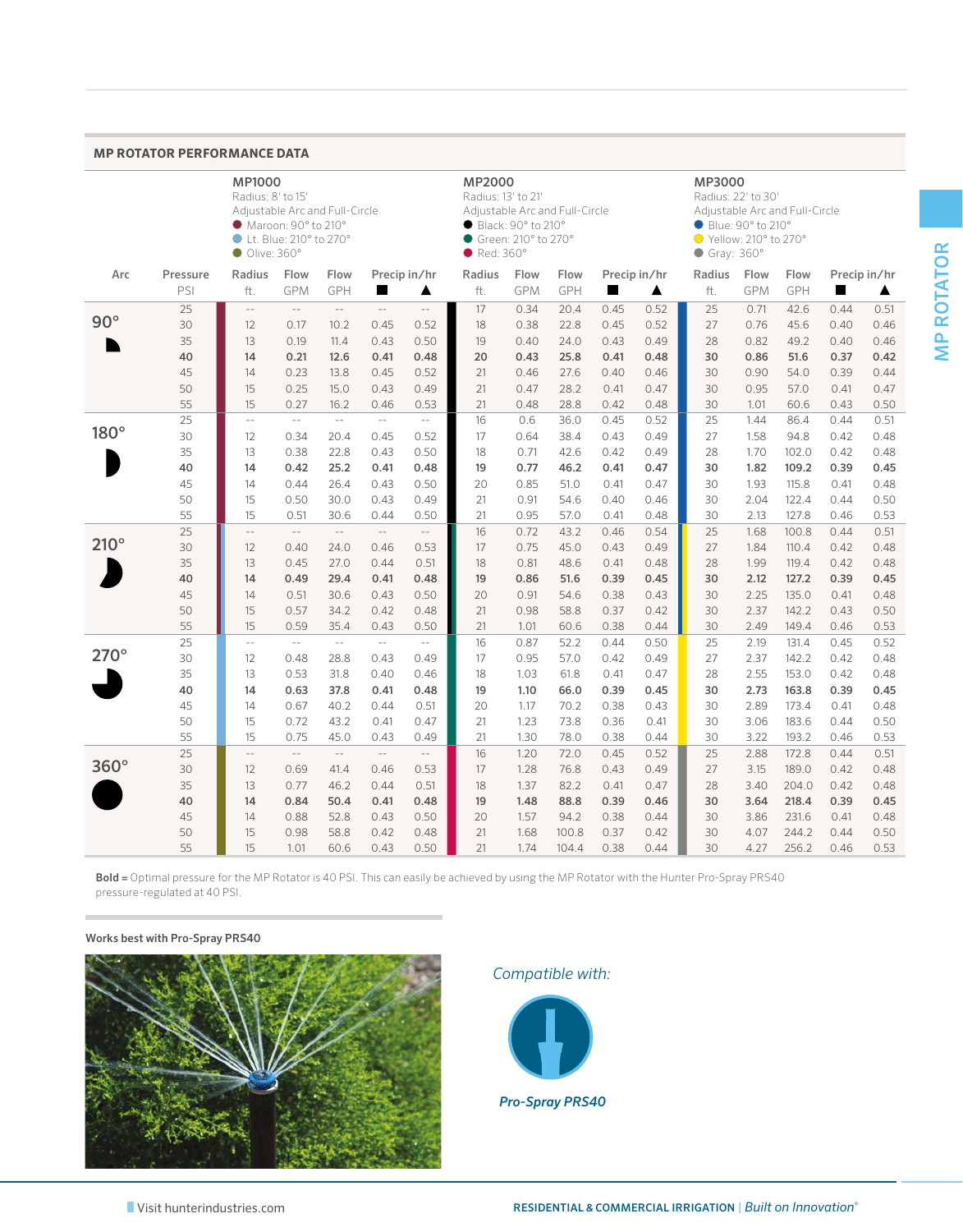#### **MP ROTATOR PERFORMANCE DATA** MP3500

MP3500 Radius: 31' to 35' Adjustable Arc ● Light Brown: 90°

| Arc         | Pressure<br>PSI | Radius<br>ft. | Flow<br><b>GPM</b> | Flow<br><b>GPH</b> |      | Precip in/hr |
|-------------|-----------------|---------------|--------------------|--------------------|------|--------------|
| $90^\circ$  | 25              | 33            | 1.04               | 62.4               | 0.37 | 0.42         |
|             | 30              | 34            | 1.13               | 67.8               | 0.38 | 0.43         |
|             | 35              | 34            | 1.21               | 72.6               | 0.40 | 0.47         |
|             | 40              | 35            | 1.28               | 76.8               | 0.40 | 0.46         |
|             | 45              | 35            | 1.38               | 82.8               | 0.43 | 0.50         |
|             | 50              | 35            | 1.43               | 85.8               | 0.45 | 0.52         |
|             | 55              | 35            | 1.50               | 90.0               | 0.47 | 0.54         |
| 180°        | 25              | 33            | 2.21               | 132.6              | 0.39 | 0.45         |
|             | 30              | 34            | 2.24               | 134.4              | 0.37 | 0.43         |
|             | 35              | 34            | 2.65               | 159.0              | 0.44 | 0.51         |
|             | 40              | 35            | 2.86               | 171.6              | 0.45 | 0.52         |
|             | 45              | 35            | 3.10               | 186.0              | 0.49 | 0.56         |
|             | 50              | 35            | 3.21               | 192.6              | 0.50 | 0.58         |
|             | 55              | 35            | 3.28               | 196.8              | 0.52 | 0.60         |
| $210^\circ$ | 25              | 33            | 2.59               | 155.4              | 0.39 | 0.45         |
|             | 30              | 34            | 2.84               | 170.4              | 0.41 | 0.47         |
|             | 35              | 34            | 3.08               | 184.8              | 0.44 | 0.51         |
|             | 40              | 35            | 3.29               | 197.4              | 0.44 | 0.51         |
|             | 45              | 35            | 3.54               | 212.4              | 0.48 | 0.55         |
|             | 50              | 35            | 3.76               | 225.6              | 0.51 | 0.59         |
|             | 55              | 35            | 3.94               | 236.4              | 0.53 | 0.61         |



Bold = Optimal pressure for the MP Rotator is 40 PSI. This can easily be achieved by using the MP Rotator with the Pro-Spray PRS40, pressure-regulated spray body at 40 PSI.

#### **MP ROTATOR PERFORMANCE DATA**

- **MPLCS-515:** Ivory, MP Left Corner Strip
- MPRCS-515: Copper, MP Right Corner Strip MPSS-530: Brown, MP Side Strip

|                | Pressure<br>PSI | Radius<br>ft. | Flow<br>GPM | Flow<br><b>GPH</b> |
|----------------|-----------------|---------------|-------------|--------------------|
|                | 30              | $4 \times 14$ | 0.19        | 11.4               |
| <b>MP Left</b> | 35              | $5 \times 15$ | 0.21        | 12.6               |
| Corner         | 40              | 5x15          | 0.22        | 13.2               |
| <b>Strip</b>   | 45              | $5 \times 15$ | 0.23        | 13.8               |
|                | 50              | $6 \times 16$ | 0.25        | 15.0               |
|                | 55              | $6 \times 16$ | 0.26        | 15.6               |
| МP             | 30              | $4 \times 14$ | 0.19        | 11.4               |
| Right          | 35              | $5 \times 15$ | 0.21        | 12.6               |
|                | 40              | $5 \times 15$ | 0.22        | 13.2               |
| Corner         | 45              | $5 \times 15$ | 0.23        | 13.8               |
| <b>Strip</b>   | 50              | $6 \times 16$ | 0.25        | 15.0               |
|                | 55              | 6 x 16        | 0.26        | 15.6               |
|                | 30              | $4 \times 28$ | 0.38        | 22.8               |
| МP             | 35              | $5 \times 30$ | 0.41        | 24.6               |
| <b>Side</b>    | 40              | 5x30          | 0.44        | 26.4               |
| <b>Strip</b>   | 45              | $5 \times 30$ | 0.47        | 28.2               |
|                | 50              | 6 x 32        | 0.49        | 29.4               |
|                | 55              | 6 x 32        | 0.51        | 30.6               |

#### MP Strips



**MPLCS-515** Left Corner Strip  $5' \times 15'$ 



**MPRCS-515** Right Corner Strip  $5' \times 15'$ 



**MPSS-530** Side Strip 5' x 30'



Bold = Recommended pressure Notes: To match the precipitation rate of Standard MP Rotator models, use single-row or triangular spacing. To match the MP800, use rectangular spacing.

See precipitation rate calculation.